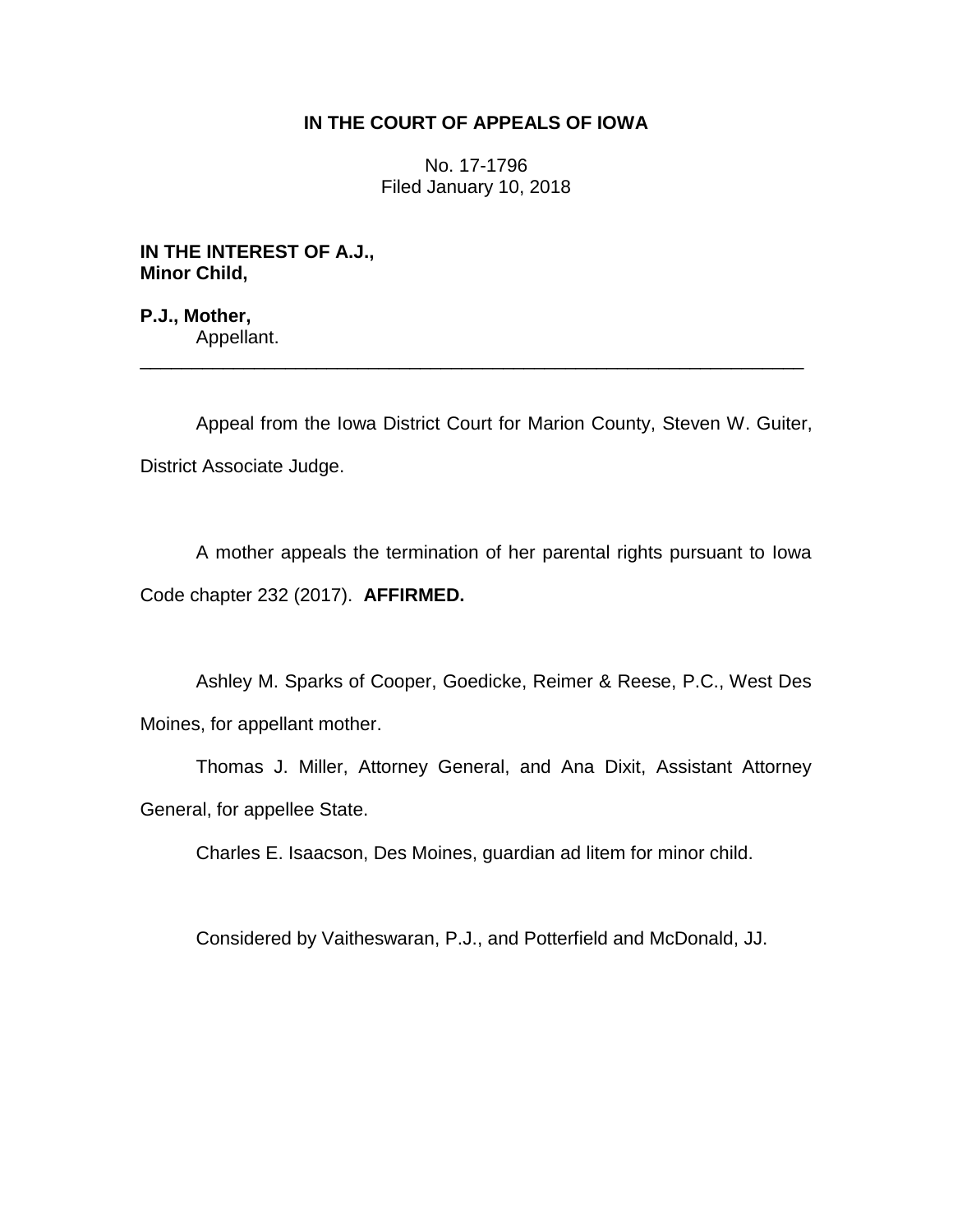## **MCDONALD, Judge.**

This appeal arises out of a proceeding to terminate parental rights filed pursuant to Iowa Code chapter 232 (2017). Paula appeals from an order terminating her parental rights in her child A.J. (born 2008) pursuant to Iowa Code section 232.116(1)(f). On appeal, Paula challenges the sufficiency of the evidence supporting the statutory ground authorizing the termination of her parental rights and whether termination of the parent-child relationship is in the best interest of the child.

This court reviews termination proceedings de novo. *See In re A.M.*, 843 N.W.2d 100, 110 (Iowa 2014). The statutory framework authorizing the termination of a parent-child relationship is well established and need not be repeated herein. *See In re P.L.*, 778 N.W.2d 33, 39 (Iowa 2010) (setting forth the statutory framework).

We first address the challenge to the sufficiency of the evidence. Paula contends there is insufficient evidence supporting the fourth element under section 232.116(1)(f)—that "[t]here is clear and convincing evidence that the child cannot be returned to the custody of the child's parents as provided in section 232.102 at the present time." Iowa Code § 232.116(1)(f)(4). We have interpreted this to mean the State must prove by "clear and convincing evidence the child[] would be exposed to an appreciable risk of adjudicatory harm if returned to the parent's custody at the time of the termination hearing." *In re E.H.*, No. 17-0615, 2017 WL 2684420, at \*1 (Iowa Ct. App. June 21, 2017).

The family came to the attention of the Iowa Department of Human Services (IDHS) in August 2016. At that time, law enforcement was called to the home.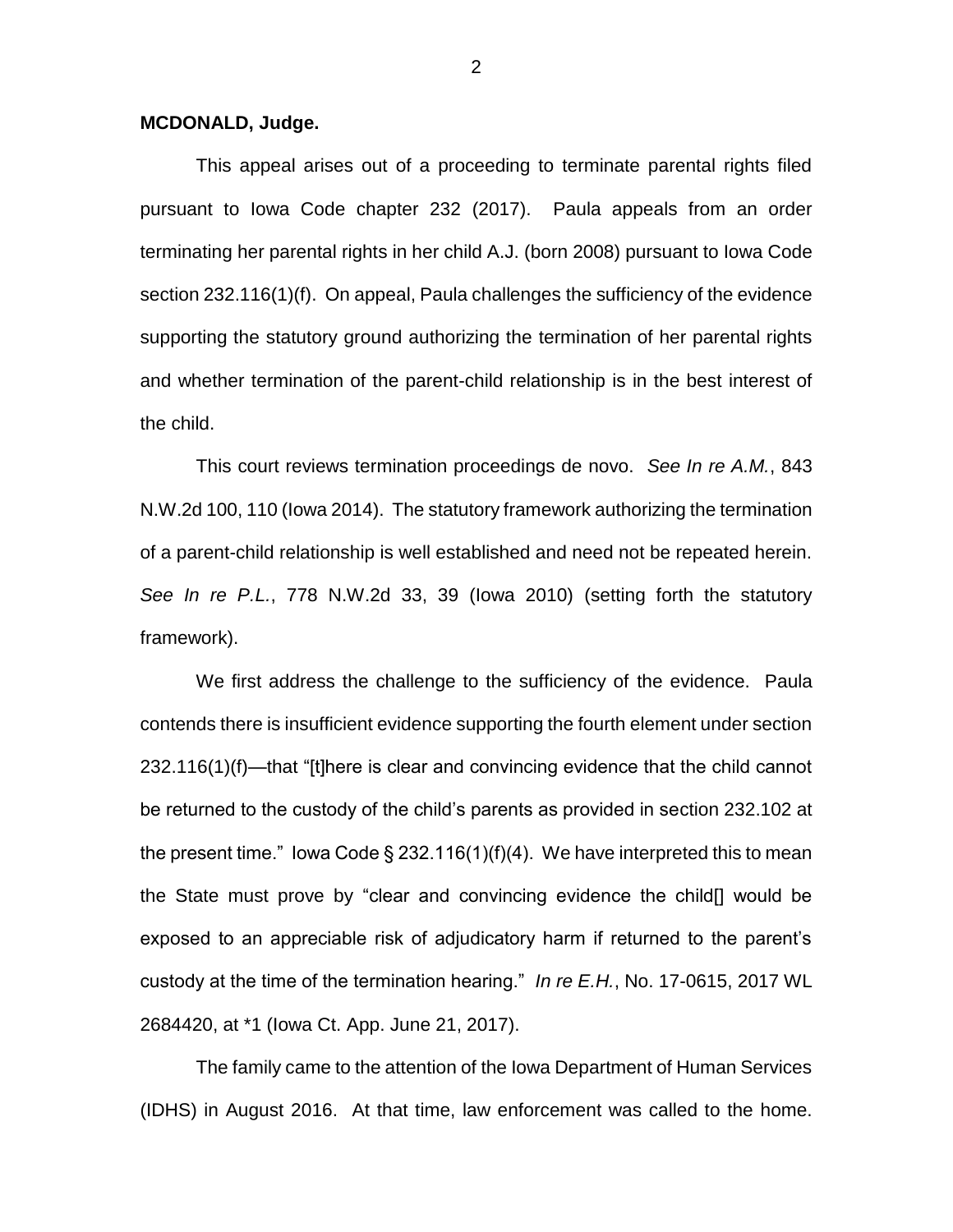Upon responding to the call, the officers found the home in a condition unsafe for the child. The apartment was so cluttered it was difficult to walk. The toilet was broken and filled with sewage. There were pills lying loose on the floor. The police found a loaded AR-15 semiautomatic rifle in an unsecured location accessible to the child. IDHS had concerns for the safety of the child due to domestic violence in the home. Paula's paramour resided in the home with Paula and A.J. The paramour was a felon. A.J. reported the paramour frequently beat Paula. A.J. also told IDHS the paramour had pointed the loaded AR-15 at her and told her "you will get what [your] mom's getting" after abusing her mother. IDHS also had concerns about Paula's mental health and possible substance abuse. Paula was arrested for child endangerment, and A.J. was removed from the home.

On de novo review, we find the State proved by clear and convincing evidence the statutory ground authorizing termination of Paula's parental rights. From the time of removal the department provided the mother with a number of services meant to address the causes giving rise to removal, but the mother was not responsive to the services and failed to address the issues creating an appreciable risk of adjudicatory harm to the child.

The mother has not maintained safe and appropriate housing for the child. Throughout the majority of this proceeding, Paula lacked any stable housing, alternating between living with friends and homelessness. *See, e.g., In re M.W.*, 876 N.W.2d 212, 223 (Iowa 2016) (stating inappropriate housing and inconsistent employment "reflect[ed] [a mother's] prior pattern of irresponsibility and lack of planning when it comes to her children"); *In re M.C.*, No. 17-1184, 2017 WL 4315079, at \*2 (Iowa Ct. App. Sept. 27, 2017) (noting the lack of safe and

3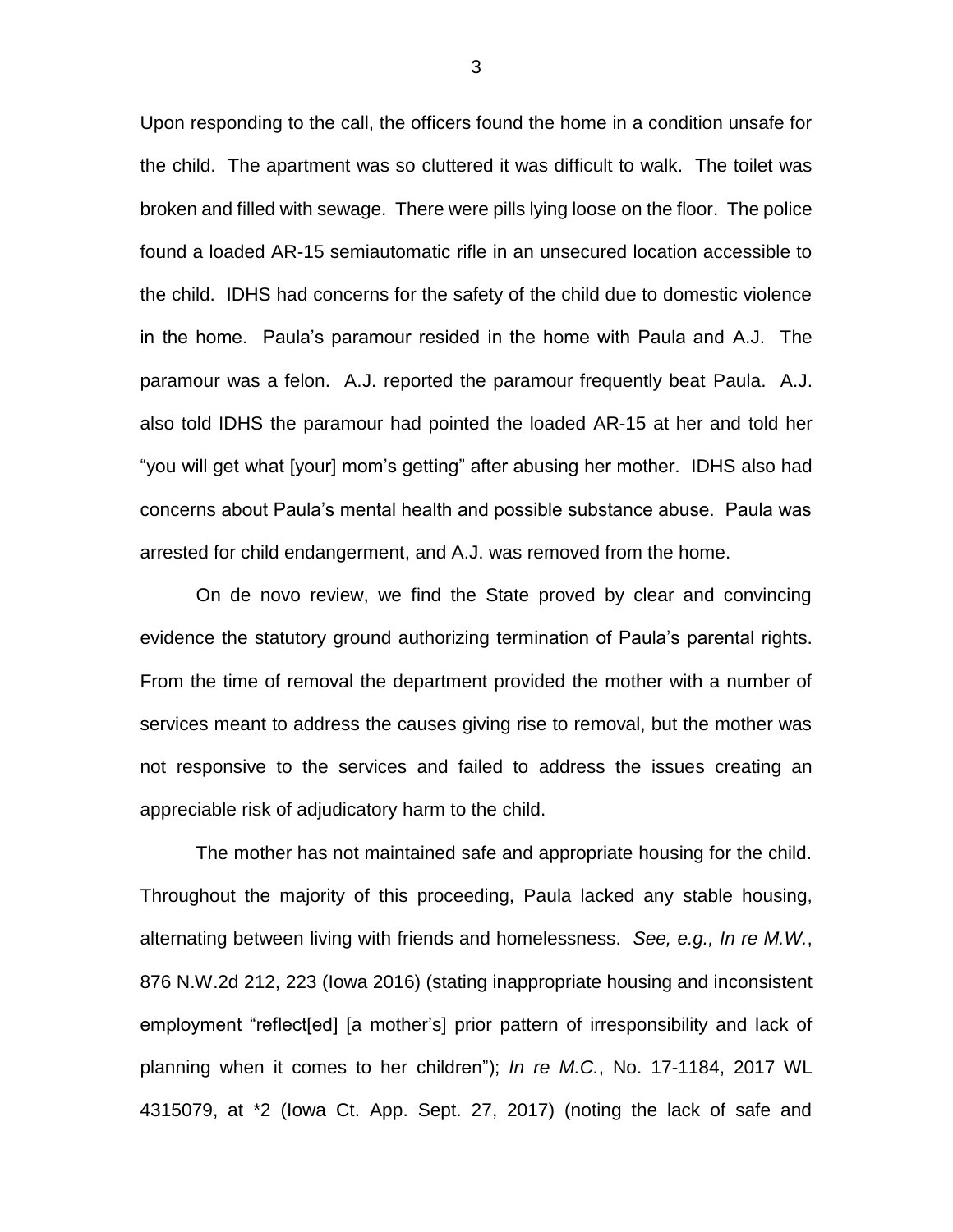appropriate housing was a "significant detriment in [the parent's] reunification efforts"); *In re R.C.*, No. 03-1134, 2003 WL 22092677, at \*2 (Iowa Ct. App. Sept. 10, 2003) (finding, among other factors, a father's "history of unstable housing and employment" provided "evidence beyond a reasonable doubt" that the child could not be placed in his care).

The mother also has a long history of substance abuse, including methamphetamine abuse. Two months after the department of human services intervened with the family, Paula tested positive for methamphetamine. The drug test was conducted as part of Paula's supervision while on probation for a theft offense. After testing positive for methamphetamine, Paula admitted to using methamphetamine for twelve years, but she claimed she had been clean for seven years and someone must have slipped the drug in her drink at a party. Paula's denial is not credible. Over the life of the case, Paula was discharged unsuccessfully from substance-abuse treatment twice for failure to comply with treatment rules. She never completed treatment. A long history of unaddressed substance abuse militates in favor of termination of a parent's rights. *See, e.g., In re A.B.*, 815 N.W.2d 764, 776 (Iowa 2012) (noting drug addiction can render a parent unable to care for children); *In re R.P.*, No. 16-1154, 2016 WL 4544426, at \*2 (Iowa Ct. App. Aug. 31, 2016) (affirming termination of parental rights of parent with history of drug abuse); *In re H.L.*, No. 14-0708, 2014 WL 3513262, at \*3 (Iowa Ct. App. July 16, 2014) (affirming termination of parental rights when parent had history of substance abuse).

Paula has been diagnosed with bipolar disorder, among other things. She only sporadically attended mental-health treatment. She refused to sign a release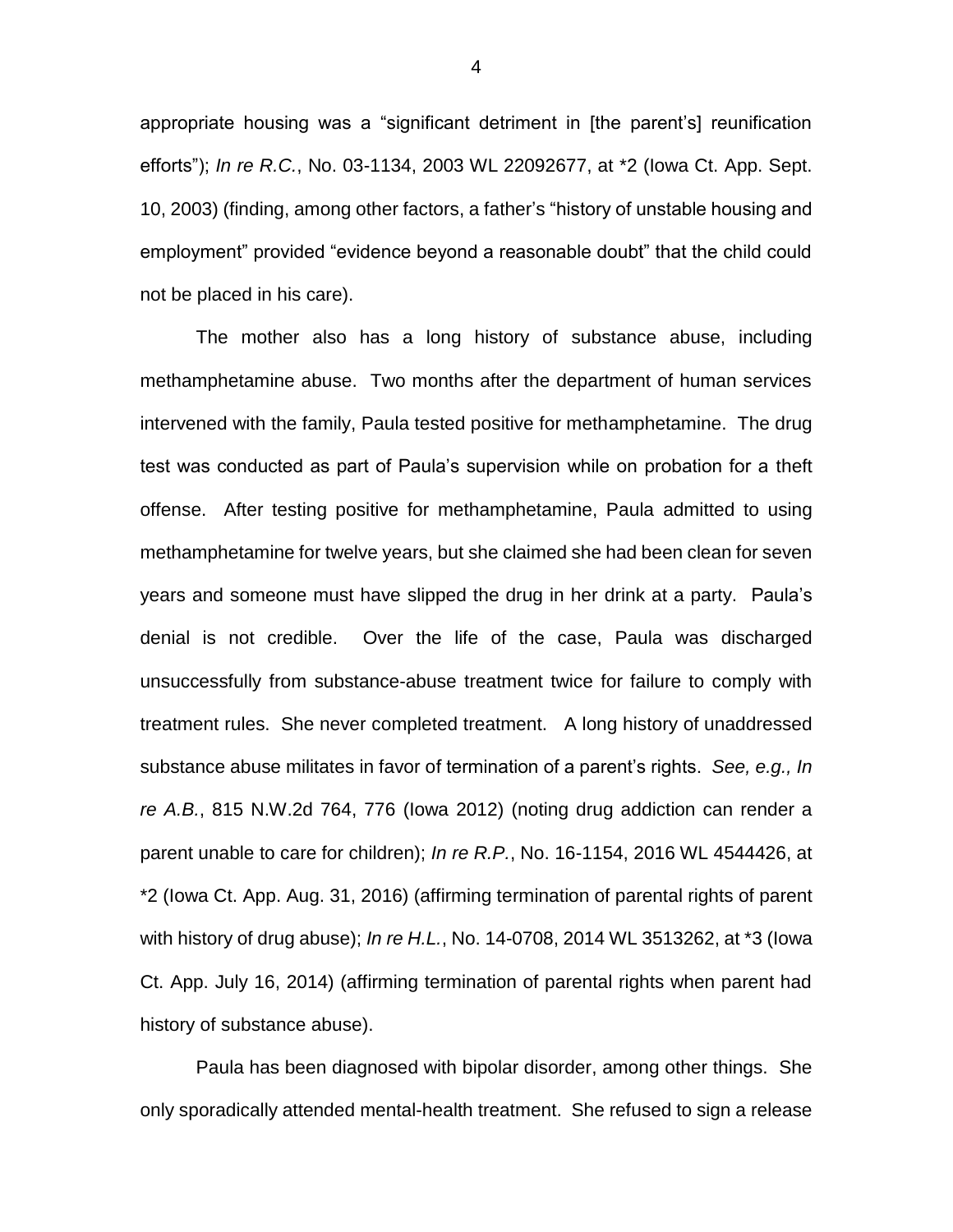to allow for verification of what treatment, if any, she received. The concerns regarding Paula's unaddressed mental-health needs, and the risks posed to the child, are not speculative. As noted above, the child was found in squalid conditions. Throughout the case, the mother engaged in harassing behavior towards A.J.'s therapist, doctors, and foster family. She refused to sign a medical release to allow the child's foster family to seek needed medical treatment for the child, posing a risk of harm to the child. Paula's untreated mental-health conditions pose a risk of harm to the child. *See, e.g., In re K.G.*, No. 17-0347, 2017 WL 2189768, at \*1–2 (Iowa Ct. App. May 17, 2017) (considering untreated mentalhealth condition as one reason children could not be returned to mother's care); *In re H.B.*, No. 13-0441, 2013 WL 2146463, at \*2–3 (Iowa Ct. App. May 15, 2013) (finding "[the mother] has not adequately addressed her mental health needs or the domestic violence and relationship issues" and concluding "grounds for termination exist under section 232.116(1)(f)").

Paula has also engaged in ongoing criminal behavior during this case, which interferes with her ability to provide consistent care for the child. When the case was initiated, Paula was on probation after being convicted of theft. She violated her probation when she tested positive for methamphetamine. She was arrested on several occasions during the pendency of this case for probation violations and new theft offenses. A parent's choice to engage in criminal conduct militates against maintaining the parent-child relationship. *See, e.g., In re W.J.*, No. 17-0991, 2017 WL 3525340, at \*1 (Iowa Ct. App. Aug. 16, 2017) (affirming termination where, among other things, mother continued with "criminal behavior");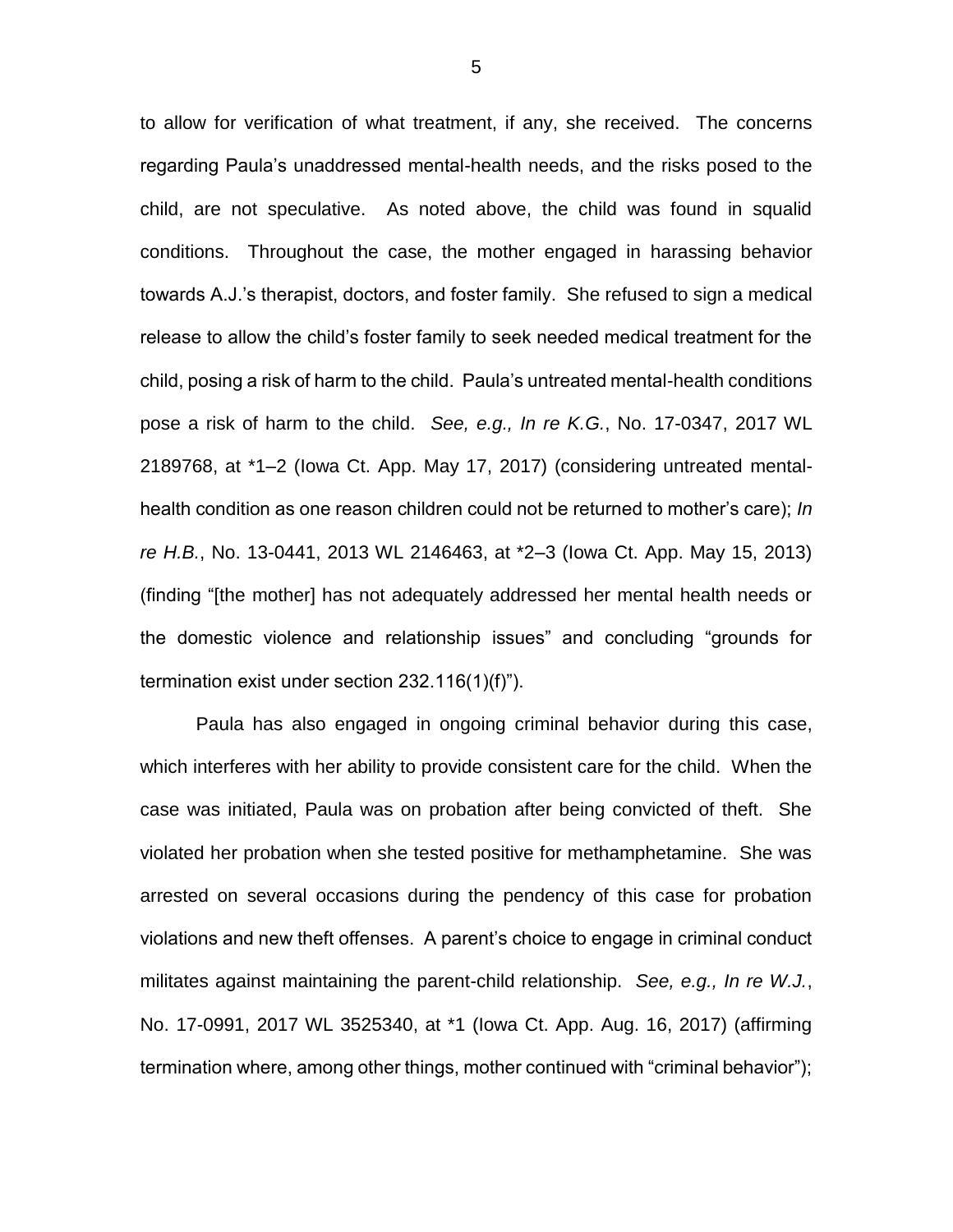*In re E.N.*, No. 16-2135, 2017 WL 514405, at \*2 (Iowa Ct. App. Feb. 8, 2017) (affirming termination where mother continued "to engage in criminal behavior").

Related to all of the above, the mother has a demonstrated history of making poor choices and lacking protective capacity for the child. *See A.M.*, 843 N.W.2d at 111; *P.L.*, 778 N.W.2d at 41. Paula allowed the child to live in squalid conditions with a known felon. Paula allowed the child access to medication and loaded firearms. Upon removal, Paula prevented the child from receiving necessary medical care while simultaneously lamenting A.J.'s poor health. Paula harassed A.J.'s doctors, therapist, service providers, and foster family, limiting the child's access to services. The case worker testified about Paula's inappropriate conversations with the child. The demonstrated lack of protective capacity creates an appreciable risk of adjudicatory harm to the child. *See A.M.*, 843 N.W.2d at 112. For all of the above-stated reasons, we find sufficient evidence to terminate Paula's rights pursuant to Iowa Code section 232.116(1)(f).

Paula argues termination was not in the best interest of A.J. The primary concern in a termination proceeding is the best interest of the child. *See In re D.S.*, 806 N.W.2d 458, 465 (Iowa Ct. App. 2011). As a general rule, "'the needs of a child are promoted by termination of parental rights' if the grounds for termination of parental rights exist." *In re L.M.F.*, 490 N.W.2d 66, 68 (Iowa Ct. App. 1992) (citation omitted). When considering best interest, we assess how "the parent's ability to provide [for] the needs of the child is affected by the parent's mental capacity or mental condition." *In re D.W.*, 791 N.W.2d 703, 708 (Iowa 2010). We also look to the parent's past performance to gauge their future ability to meet the child's long- and short-term needs. *In re A.B.*, 815 N.W.2d at 778. Paula's mental